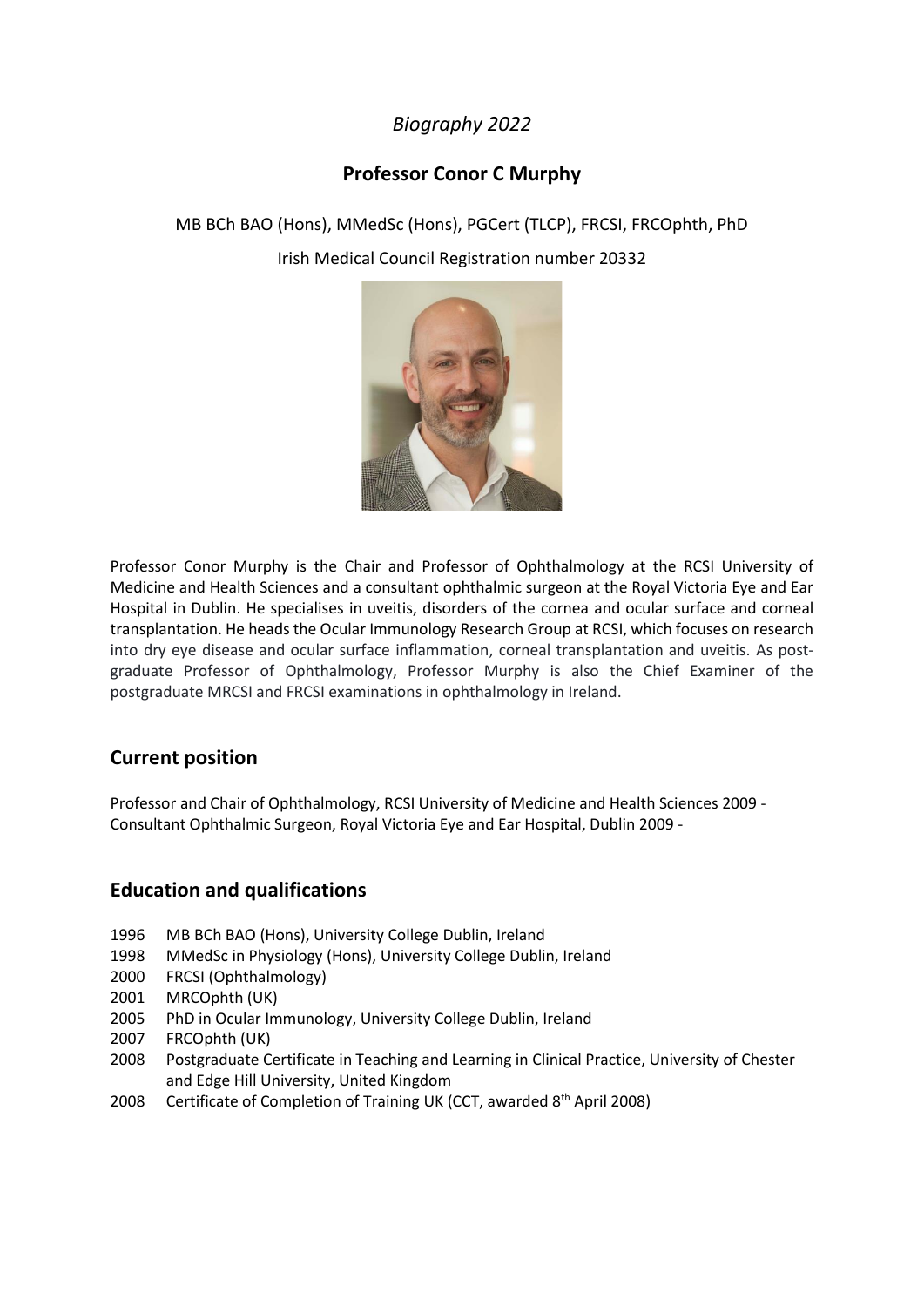# **Summary of key clinical, academic and governance roles**

# **Current roles**

Co-director of Year 4 of Medicine, RCSI University of Medicine and Health Sciences 2020- Undergraduate and postgraduate Professor of Ophthalmology, RCSI 2009- Chief examiner of the MRCSI (Ophth) and FRCSI (Ophth) examinations 2009- Co-chair of the Learning Environment Development Committee RCSI 2019- Member of the Board of the Royal Victoria Eye and Ear Hospital Research Foundation 2009- Member of the Academic Council, RCSI 2009- Principle Investigator, Department of Pharmacy and Biomolecular Sciences, RCSI 2009- Irish representative of the European University Professors of Ophthalmology Council 2018- Academic member of Irish College of Ophthalmologists Training Advisory Committee 2009- Founding committee member of the Irish Regional Ophthalmic Anaesthesia Society 2009- Member of the European Cornea Conference, Bowman Club, American Academy of Ophthalmology, Association for Research in Vision and Ophthalmology (ARVO), and Irish College of Ophthalmologists Chairman of the Department of Ophthalmology, Royal Victoria Eye and Ear Hospital 2018-2020

### **Past roles**

Member of the Board of Beaumont Hospital, Dublin 2017-2020 Chairman of the Governance and Risk Committee of Beaumont Hospital 2017-2020 Medical Director of the Royal Victoria Eye and Ear Hospital 2013-2016 Director of Education and Research of the Royal Victoria Eye and Ear Hospital 2010-2013 Member of the Medical and Health Sciences Board, RCSI, 2015-2018 Member of the Opticians Board of Ireland 2010-2015

# **Description of research interests**

# 1) Corneal transplantation research

VISICORT is a multi-disciplinary research project involving 12 partners from across the EU with expertise in corneal transplantation, cell therapy, immunology, bio-sampling, systems biology/immune profiling and bioinformatics. The project will complete the first ever systematic immune profiling of human corneal transplant recipients. Clinical data and bio-specimens from over 900 corneal transplant recipients at 5 leading transplant centres, including the Royal Victoria Eye and Ear Hospital and RCSI, have been centrally collated and distributed to cutting-edge laboratories where multi-platform profiling and integrated bioinformatics analyses are underway. Profiling data will generate a better understanding of corneal transplant rejection and failure. This knowledge will be used to develop novel biomarker-based surveillance strategies and, coupled with SME-based expertise in cell product development, will also inform the design and initiation of an optimised clinical trial strategy of immunomodulatory stromal stem cell therapy in high-risk human corneal transplant recipients. The project is being coordinated by Prof Matt Griffin, Professor of Transplant Biology at NUI, Galway. Benefitting from a €6 million award from the European Commission, the project launched in May 2014 and will be completed in April 2021. There has been a strong commitment and contribution to this project from the Royal Victoria Eye and Ear Hospital and we look forward to being able to achieve better outcomes for our patients in the future. See www.visicort.eu

# 2) Primary Sjögren's Syndrome Research

Primary Sjögren's Syndrome (pSS) is an autoimmune disease that destroys the specialised secretary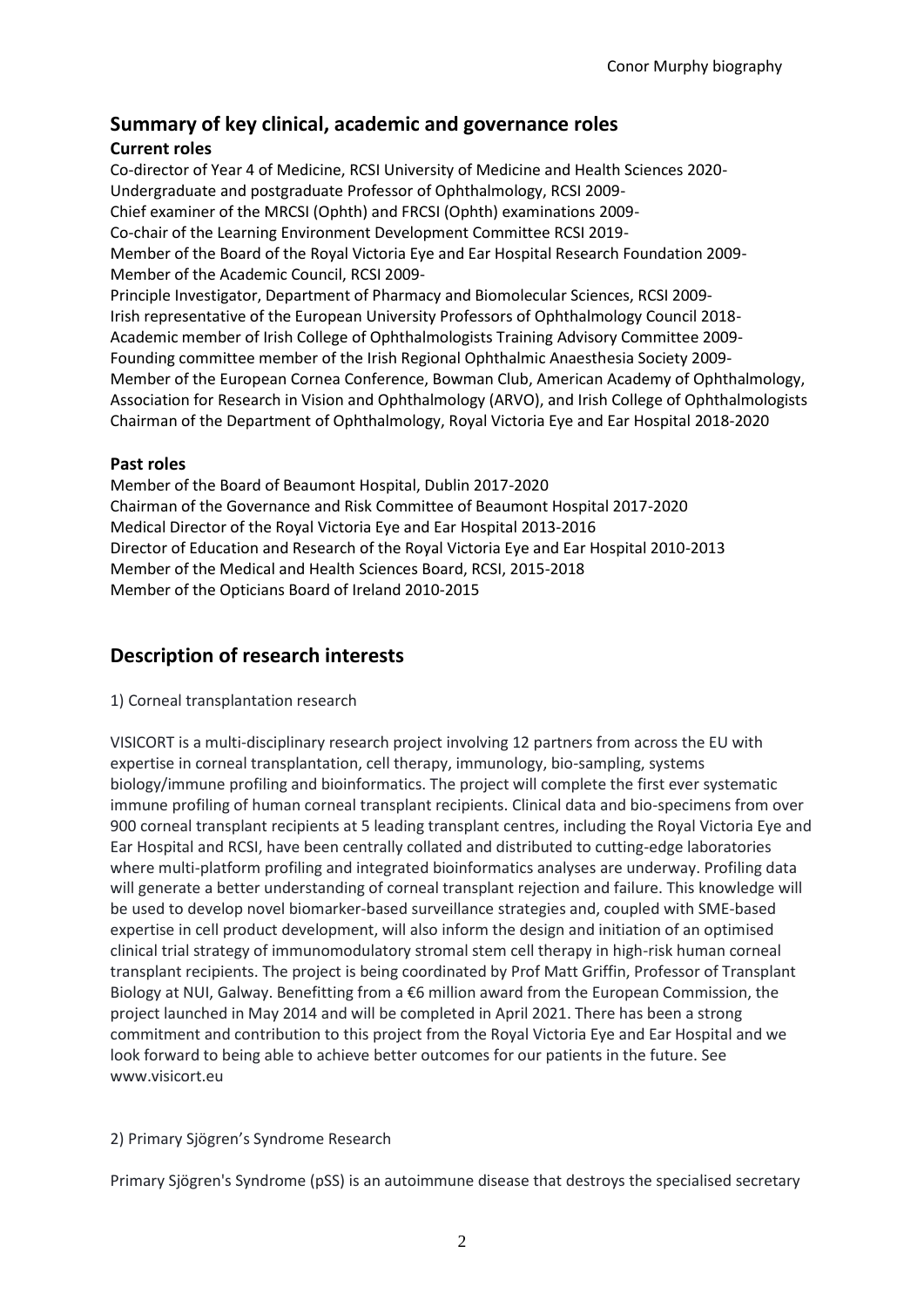glands that produce saliva and tears, causing dry eyes and dry mouth as well as generalized symptoms of aches, pains and lethargy. There is currently no cure for pSS and the exact cause is unknown. In this study we are expanding our understanding of this disease at a molecular level by investigating the epigenetic control of inflammation mediated by microRNA, tiny RNA genes that act as a switch for biological processes like inflammation. We are measuring microRNA in blood immune cells and ocular surface cells as well as examining tear samples for inflammatory mediators. As well as aiming to identify biomarkers of disease, this study is focussed on developing new nanoparticle based therapeutic agents that inhibit inflammation by expoiting microRNAs expressed on the surface of the eye. It forms part of the PhD thesis of Dr Emily Greenan, Clinical Tutor and PhD candidate, RCSI.

#### 2) Graft versus host disease research

Graft versus host disease (GVHD) is a severe immune reaction to stem cell transplant therapies for haematological disorders, most commonly blood cell cancers. One of the most severe manifestations of GVHD is ocular surface inflammation and dry eye disease. As the main focus of Dr Greenan's PhD thesis, our work aims to improve the detection and treatment of ocular GVHD and enhance our understanding of the epigenetic control of inflammation of the surface of the eye in this condition. This project is supported by a strong collaboration with the Department of Haematology and the national haematology stem cell transplant centre at St James' Hospital.

#### 3) Acute anterior uveitis research

Acute anterior uveitis (AAU) is characterised by the acute onset of inflammation in the front compartment of the eye, leading to pain, light sensitivity and blurred vision. We have defined, in an Irish Cohort, the clinical characteristics of AAU and have established a simple algorithm called the DUET algorithm for the rapid detection of spondyloarthritis in patients with AAU. We are also investigating the molecular mechanisms of this disease, in particular the role of dendritic cells and microRNA in the pathogenesis of AAU. Following the recent publication of our work on microRNA in AAU, we are currently studying a larger cohort of patients to explore the role of microRNA in both blood immune cells and the aqueous humour of the eye in HLA B27 positive and negative patients. This work is being undertaken by Dr Esraa Hegazy, Clinical Lecturer in Ophthalmology, in collaboration with the Department of Rheumatology at St Vincent's University Hospital, Dublin and UCD.

#### 4) Fuch's corneal dystrophy and Keratoconus

This project will undertake an in-depth study of two of the most common corneal conditions, keratoconus and Fuch's Endothelial Corneal dystrophy, using a unique multi-omics approach. The aim is to profile families of proteins, lipids and metabolites, using state-of-the-art mass spectrometry techniques, and provide new insights into disease pathogenesis and progression by analysing different eye tissue samples from the same patient at different time points. Professor Murphy is a co-investigator on this project which is being undertaken at the University of Edinburgh.

#### 6) National Uveitis Registry

Prof Murphy recently set up a national registry of patients with uveitis. With the help of this registry, we hope to identify epidemiological trends, audit treatment outcomes and deliver effective laboratory, clinical and heath service research with the overarching aim of improving outcomes for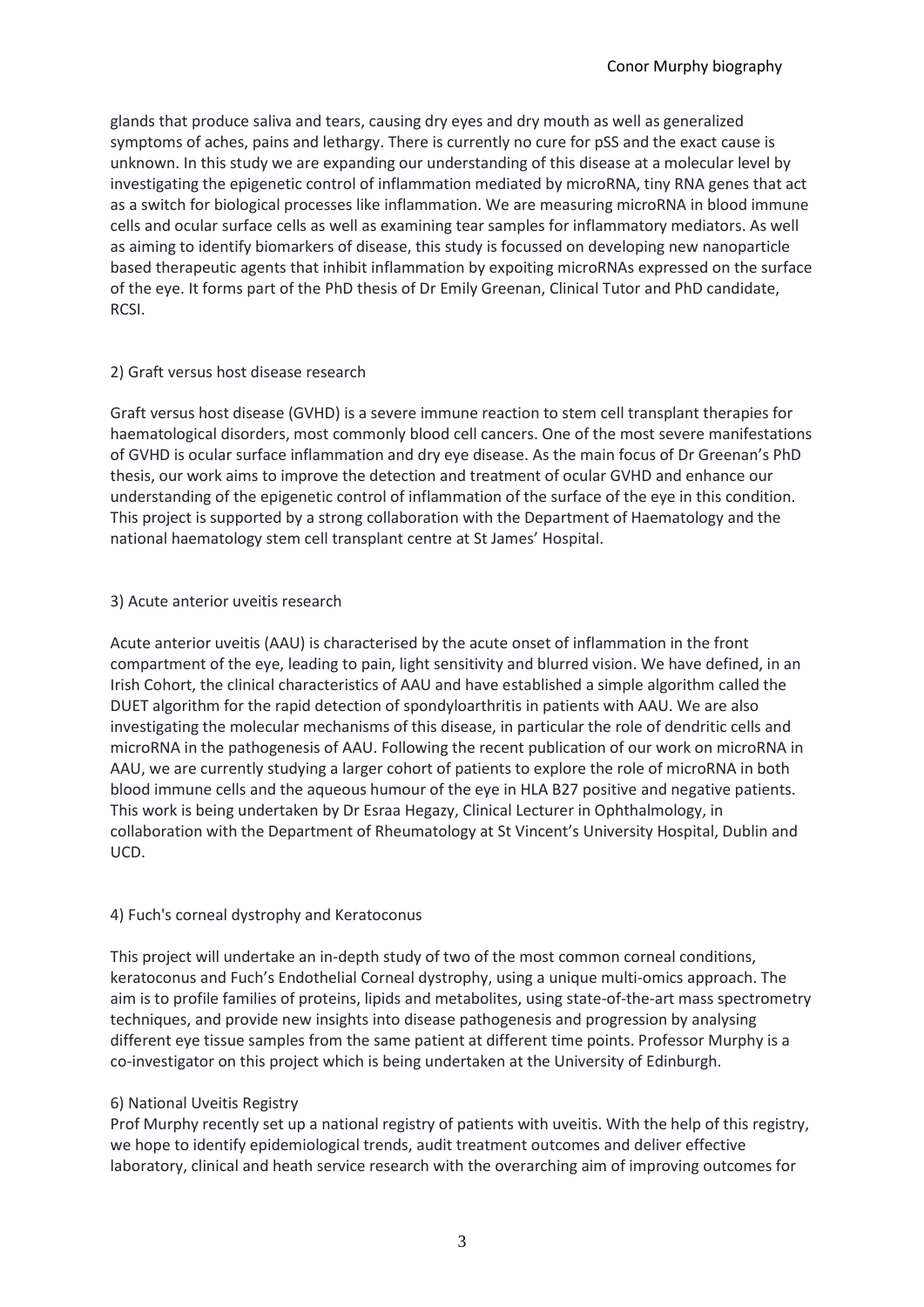patients with uveitis.

#### 7) Giant cell arteritis

Prof Murphy is Principal Investigator on a multi-centre study aimed at improving outcomes in giant cell arteritis through multidisciplinary collaboration. We are studying novel imaging strategies and pathogenic mechanisms of GCA using an ex-vivo temporal artery culture model. This work is being undertaken in collaboration with the Department of Rheumatology at St Vincent's University Hospital, Dublin and UCD.

8) National Corneal Transplantation Registry

Prof Murphy and colleagues set up this registry in 2011 to help audit outcomes of corneal transplantation in Ireland and to identify health service needs in the area of complex corneal disease.

### **Higher research degrees supervised**

Dr Katja Iselin, Outcome after reversed corneal graft rejection: A descriptive analysis on patients included in the prospective VISICORT study. MCh, RCSI 2021.

Dr Rana Khalil, De-novo glaucoma post keratoplasty: a systematic review. MCh, NUI Galway 2020.

Dr David Shahnazaryan, The Role of Viral Regulatory Protein ICP0 in Herpes Simplex Type I Keratitis, MD, RCSI 2019.

Ni Mhealoid Aine, Vision-Related and Health-Related Quality of Life in Patients with Giant Cell Arteritis, MCh by Module, RCSI 2018.

Goodchild Christine, Impact of Anterior Uveitis on patients: 5 year prognosis from the DUET study. MCh by Module, RCSI 2018.

O'Rourke Micheal, Clinical characteristics and molecular mechanisms in non-infectious anterior uveitis. PhD, UCD & NUI 2016.

Pilson Qistina, Profiling microRNA in primary Sjogren's syndrome: a quantitative and qualitative analysis of an Irish cohort. MD, RCSI & NUI 2016.

Ramasamy Pathma, Quantitative proteomic analysis and gene expression profiling microarray reanalysis of uveal melanoma. MD, RCSI & NUI 2015.

Al Arrayedh Hamed. Outcomes of corneal transplantation in Irish patients with Congenital Hereditary Endothelial Dystrophy (CHED). Masters of Medicine (Ophthalmic Science), University of Sydney 2015.

De Chaumont Ciaran. Investigating the effect of corneal Herpes Simplex Virus infection on Toll like receptor expression in human Peripheral Blood mononuclear cells. MSc RCSI & NUI 2013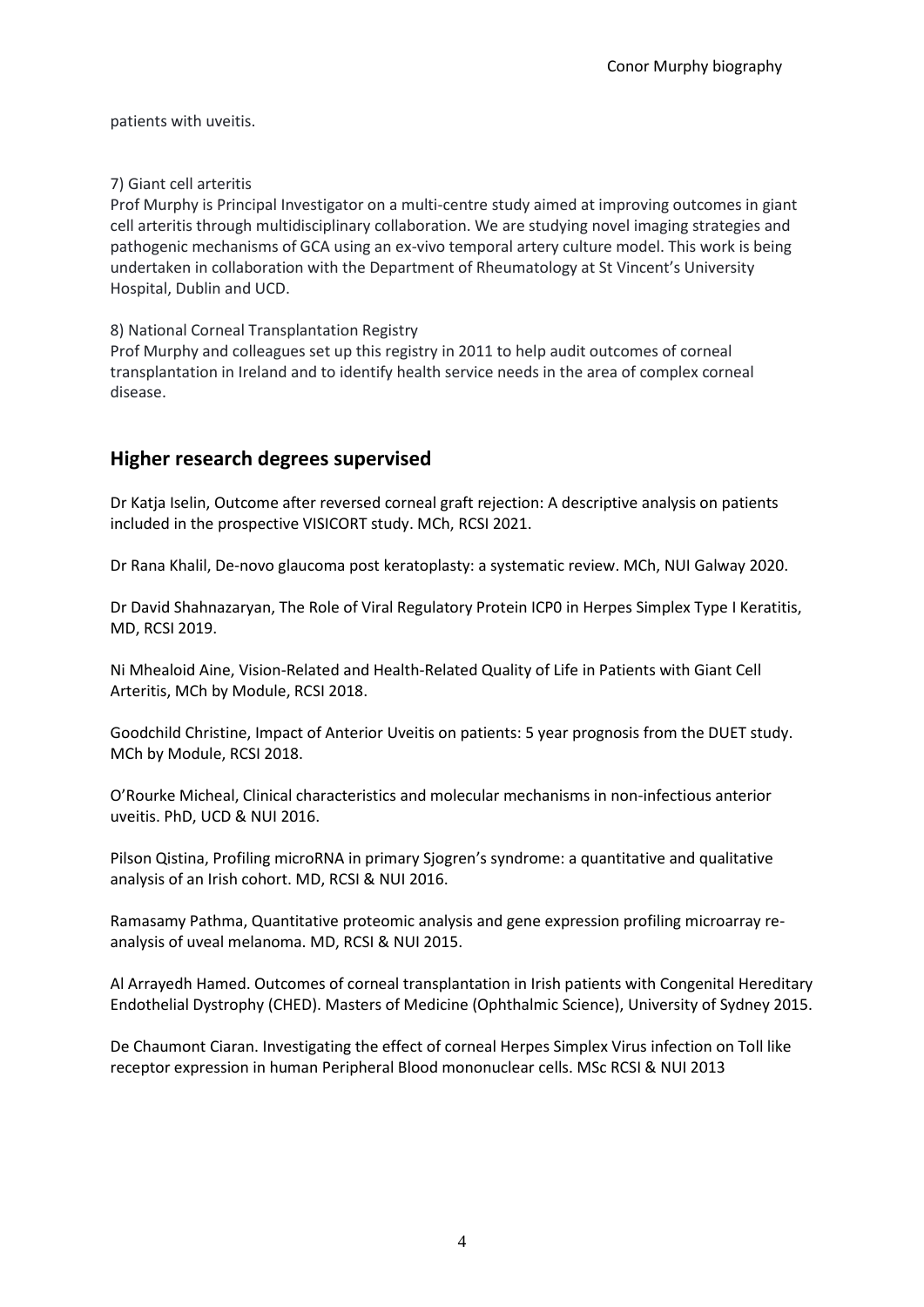# **Grant awards**

- 2021 Royal Victoria Eye and Ear Hospital Research Foundation. "Multiomic characterization of ocular graft versus host disease from patient tears" **(**Dr Emily Greenan, Clinical Research Fellow/ Clinical Tutor, RCSI; €7,500)
- 2020 Royal Victoria Eye and Ear Hospital Research Foundation. "Establishing 2D and threedimensional models of inflammatory dry eye disease to test novel microRNA therapeutics in human conjunctival epithelial cells' (Dr Emily Greenan, Clinical Research Fellow/ Clinical Tutor, RCSI; €7,500)
- 2019 Royal Victoria Eye and Ear Hospital Research Foundation. "Multiomic profiling of ocular inflammation in dry eye disease" (Dr Emily Greenan, Clinical Research Fellow/ Clinical Tutor, RCSI; €15,000)
- 2018 Royal Victoria Eye and Ear Hospital Research Foundation. "Targeting ocular inflammation in dry eye disease with novel microRNA-based therapeutics" (Dr Emily Greenan, Clinical Research Fellow/ Clinical Tutor, RCSI; €15,000)
- 2018 AbbVie. "Development and implementation of a National Uveitis Registry". (Prof Conor Murphy, €84,000)
- 2018 Santen. "Effect of Ikervis on cytokine and microRNA profile at th ocular surface in severe keratitis due to dry eye disease" (Prof Conor Murphy; €45,000)
- 2018 Irish College of Ophthalmologists/Novartis annual research award. "Targeting ocular inflammation in dry eye disease with novel microRNA-based therapeutics" (Dr Emily Greenan, Clinical Research Fellow/ Clinical Tutor, RCSI; €35,000)
- 2017 Royal Victoria Eye and Ear Hospital Research Foundation. "Profiling miRNA expression in acute anterior uveitis" (Dr Christine Goodchild, Clinical Research Fellow, RCSI; €15,000)
- 2016 Irish College of Ophthalmologists/Novartis annual research award. "Utilising microRNAbased therapeutics for the development of novel targeted drug delivery device for patients with dry eye disease" (Dr Sinead Connolly, MCh candidate; €17,500)
- 2015 Royal Victoria Eye and Ear Hospital Research Foundation. "Utilising microRNA-based therapeutics for the development of novel targeted drug delivery device for patients with dry eye disease" (Dr Sinead Connolly, MCh candidate; €15,000)
- 2014 Private donor. "Targeting inflammation in Sjögren's syndrome–novel microRNAs as potential therapeutics". (€27,000)
- 2014 Health Research Board/ Medical Research Charities Group "Restoring immune balance in patients with primary Sjögren's syndrome by modulating microRNA expression" (€40,000)
- 2014 RCSI Seed funding call "Modulating microRNA expression as a means to restore immune function in patients with primary Sjogrens Syndrome" (€30,000)
- 2013 ICO/Pfizer Research Fellowship "Acute anterior uveitis in an Irish Cohort: clinical characteristics and molecular mechanisms" (Dr Micheal O'Rourke, €35,000)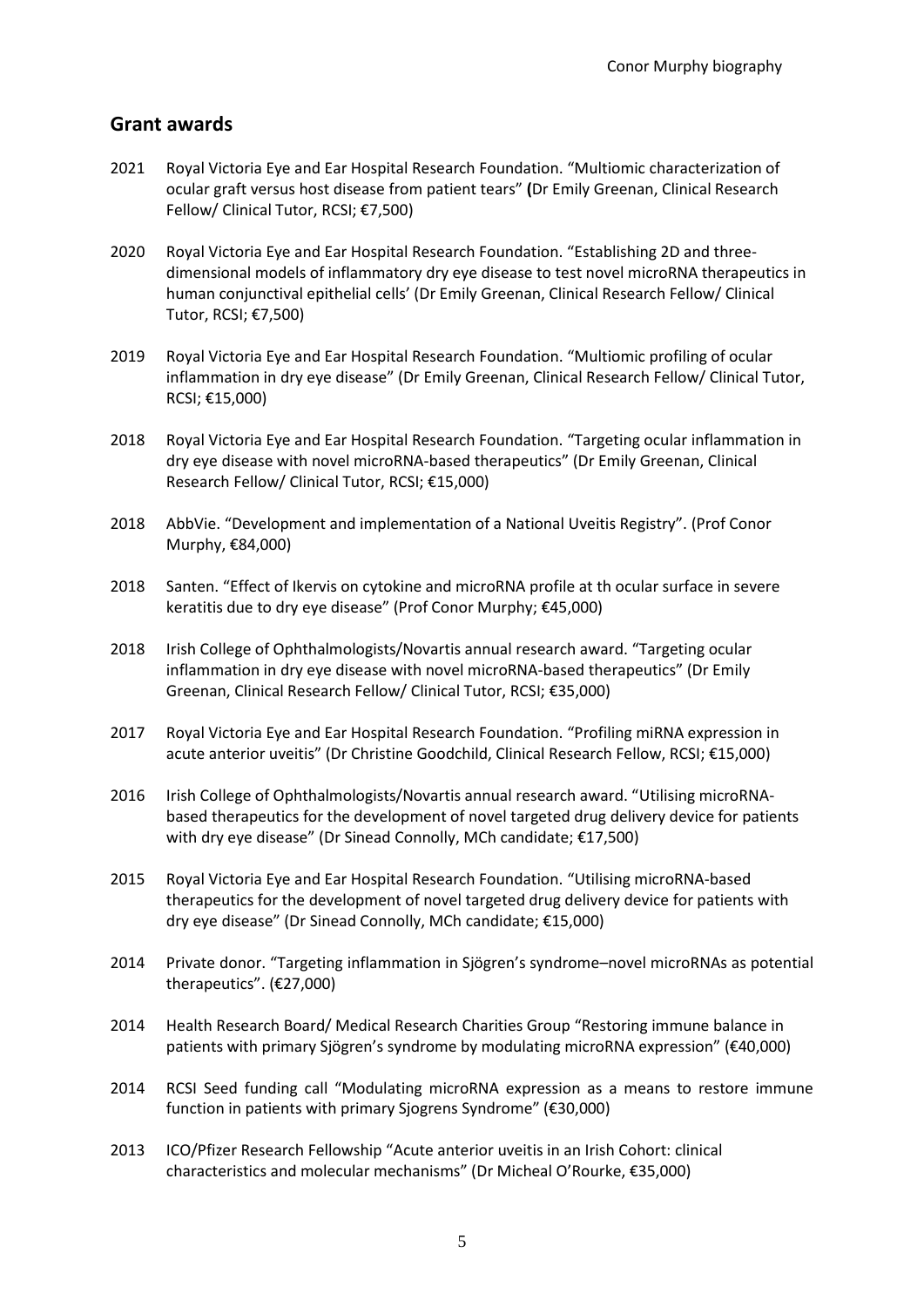- 2013 EU FP7 grant Award. Partner in VISICORT: Adverse Immune Signatures and their Prevention in Corneal Transplantation (Prof Conor Murphy €400,000; total consortium: €6 million)
- 2012 Health Research Board/ Medical Research Charities Group: "Profiling Toll-like receptor responses in patients with primary Sjögren's syndrome" (€50,000)
- 2011 Royal Victoria Eye and Ear Hospital Research Foundation: "Acute anterior uveitis in an Irish Cohort: clinical characteristics and molecular mechanisms" (Dr Micheal O'Rourke, €30,000)
- 2011 Irish College of Ophthalmologists/Pfizer Research Fellowship: "Targeting toll-like receptor pathways in the treatment of HSV-1 keratitis" (€35,000)
- 2010 RVEEH Research Foundation: "Evasion of the innate immune response by HSV-1 in the cornea: molecular mechanisms mediating interferon downregulation and virus survival" (€20,000)

### **Peer reviewed publications**

#### **BOOKS**

Mark Batterbury & Conor Murphy. Ophthalmology: An Illustrated Colour Text (4<sup>th</sup> Ed. 2018). Elsevier, Edinburgh.

#### **BOOK CHAPTERS**

Quill B, **Murphy CC**. A pharmacokinetic review of antibiotics used in the treatment and prophylaxis of endophthalmitis. Book chapter in: Endophthalmitis. Nova Publishers 2015.

O'Rourke M, Haroon M, **Murphy CC**, FitzGerald O. Anterior Uveitis in Spondyloarthropathy: The ophthalmologist's role in earlier recognition. Book chapter in Ankylosing spondylitis; symptoms, treatment and complications. Nova Publishers. 2013, ISBN: 978-1-62618-362-9

#### **PEER REVIEWED JOURNAL PUBLICATIONS**

• [Investigation of type I interferon responses in ANCA-associated vasculitis](http://doi.org/10.1038/s41598-021-87760-4)

[Journal Article] Batten I, Robinson MW, White A, Walsh C, Fazekas B, Wyse J, Buettner A, D'Arcy S, Greenan E, Murphy CC, Wigston Z, Gabhann-Dromgoole JN, Vital EM, Little MA, Bourke NM Scientific Reports 11(1) Published 1 Dec 2021

- [Optimising the method for isolating ocular surface microRNA using impression cytology](http://doi.org/10.1016/j.jtos.2021.07.010) [Journal Article] Greenan E, Murphy CC, Ní Gabhann-Dromgoole J Ocular Surface 22:83- 85 Published 1 Oct 2021
- [Advancing our understanding of corneal herpes simplex virus-1 immune evasion mechanisms](http://doi.org/10.3390/v13091856)  [and future therapeutics](http://doi.org/10.3390/v13091856)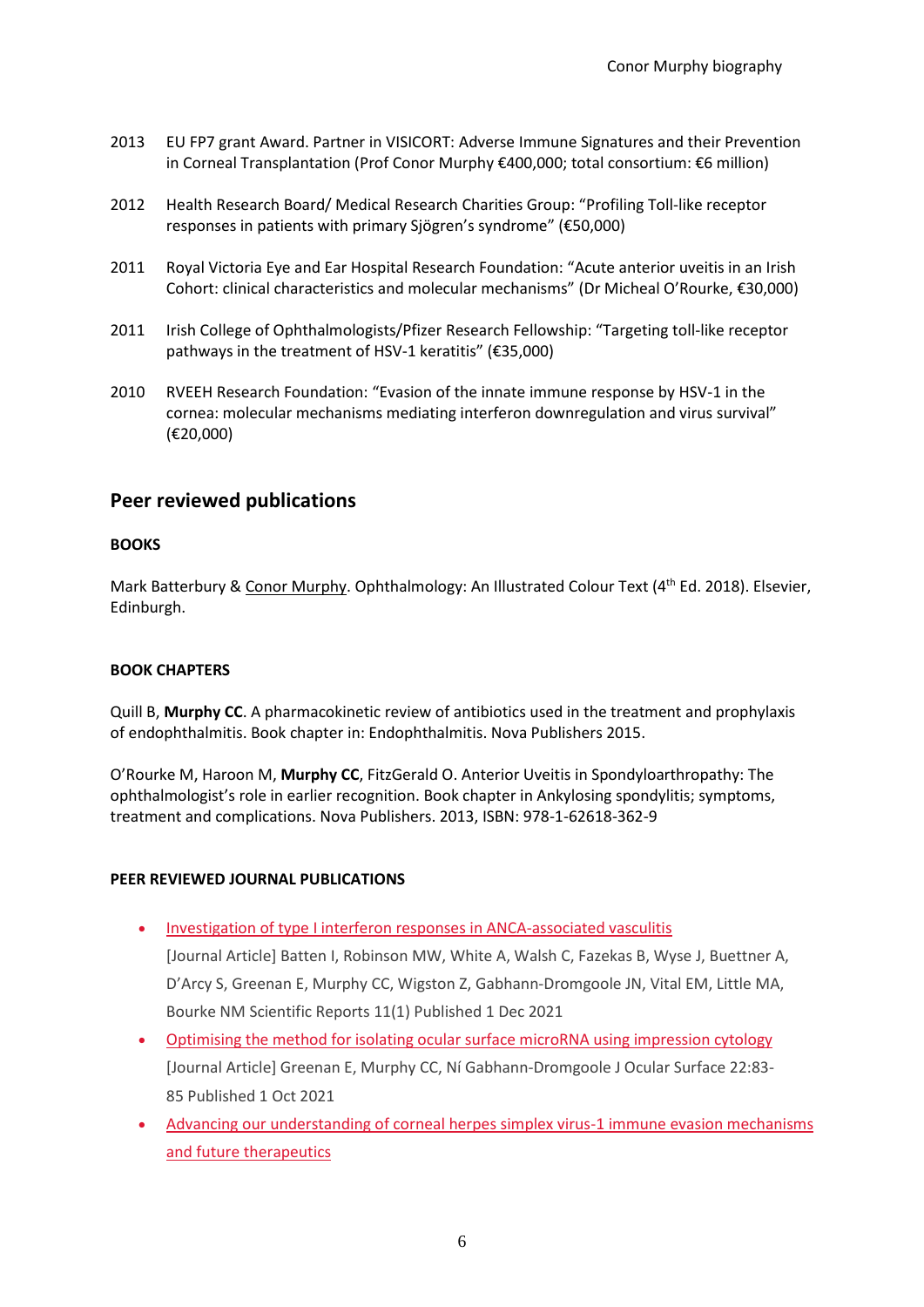[Journal Article] Greenan E, Gallagher S, Khalil R, Murphy CC, Gabhann-Dromgoole JN Viruses 13(9) Published 1 Sep 2021

• [A scoping review of quality of life questionnaires in glaucoma patients](http://doi.org/10.1097/IJG.0000000000001889)

[Journal Article] Gazzard G, Kolko M, Iester M, Crabb DP, Emesz M, Hirn C, Hommer A, Kaya S, Kellner L, Lenzhofer M, Vass C, Collignon N, de Groot V, Duchesne B, Kestelyn P, Koppen C, Stalmans I, Stevens AM, Samsonova B, Zoric-Geber M, Knudsen LL, Thygesen J, Setälä N, Vesti E, Baudouin C, Chiambaretta F, Daien V, Rousseau A, Burk R, Erb C, Kaercher T, Lanzl I, Messmer E, Steven P, Anastasopoulos E, Boboridis K, Katsanos A, Kyroudis D, Topouzis F, Murphy C, Aragona P, Traverso CE, Maldonado H, Miranda AR, Santacruz C, Ramos N, Lemij H, Klyve P, Raeder S, Misiuk-Hojlo M, Uram D, Wierzbowska J, Wylegala E, Zaleska-Zmijewska A, Pinto LA, Alves N, Fig-Ueiredo A, Melo A, Monteiro T, Kuroyedov A, Lisochkina A, Maychuk D, Petrov S, Safonova T, Cvenkel B, Anton A, Benitez-Del-Castillo JM, Duch S, Galarreta D, Muñoz-Negrete F, Johannes-Son G, van Setten G, Blaser F, Iliev M, Knecht-Bosch M, Megevand GS, Wagels B, Ansari E, Barton K, Salmon J, Shortt A, Tildsley J, Srinivasan S, Zormpas S, Drozhzhina G, Karliychuk M, Shargorodska I, Buttle L, Théa L Journal of Glaucoma 30(8):732-743 Published 1 Aug 2021

• [Changing trends in corneal transplantation: a national review of current practices in the](http://doi.org/10.1007/s11845-020-02340-1)  [Republic of Ireland](http://doi.org/10.1007/s11845-020-02340-1)

[Journal Article] Iselin KC, Greenan E, Hynes C, Shaw S, Fulcher T, Power WJ, Quill B, Guerin M, Lee WH, Murphy CC Irish Journal of Medical Science 190(2):825-834 Published 1 May 2021

- [Behçet's disease presenting as bilateral occlusive retinal vasculitis in a young woman](http://doi.org/10.1136/bcr-2021-241794) [Journal Article] Muid J, Stephenson KAJ, Hegazy E, Murphy CC BMJ Case Reports 14(3) Published 4 Mar 2021
- [Monocular syphilitic uveitis](http://doi.org/10.1136/bcr-2020-241403) [Journal Article] Harford DA, Green Sanderson K, Stephenson KAJ, Murphy CC BMJ Case Reports 14(2) Published 9 Feb 2021
- [5-year longitudinal study of clinical and patient-reported outcomes in acute anterior uveitis](http://doi.org/10.1038/s41433-020-0937-6) [Journal Article] Goodchild C, O'Rourke M, Haroon M, FitzGerald O, Murphy CC Eye (Basingstoke) 35(2):651-658 Published 1 Feb 2021
- [Presentation of Infectious Keratitis to ED during COVID-19 Lockdown](http://doi.org/10.1155/2021/5514055) [Journal Article] Power B, Donnelly A, Murphy C, Fulcher T, Power W Journal of Ophthalmology 2021 Published 1 Jan 2021
- [The burden of methicillin-resistant Staphylococcus aureus in the delivery of eye care](http://doi.org/10.1038/s41433-021-01643-6) [Journal Article] Harford DA, Greenan E, Knowles SJ, Fitzgerald S, Murphy CC Eye (Basingstoke) Published 1 Jan 2021
- [Beware the quiet eye: Primary vitreoretinal lymphoma masquerading as posterior uveitis](http://doi.org/10.1136/bcr-2020-240802)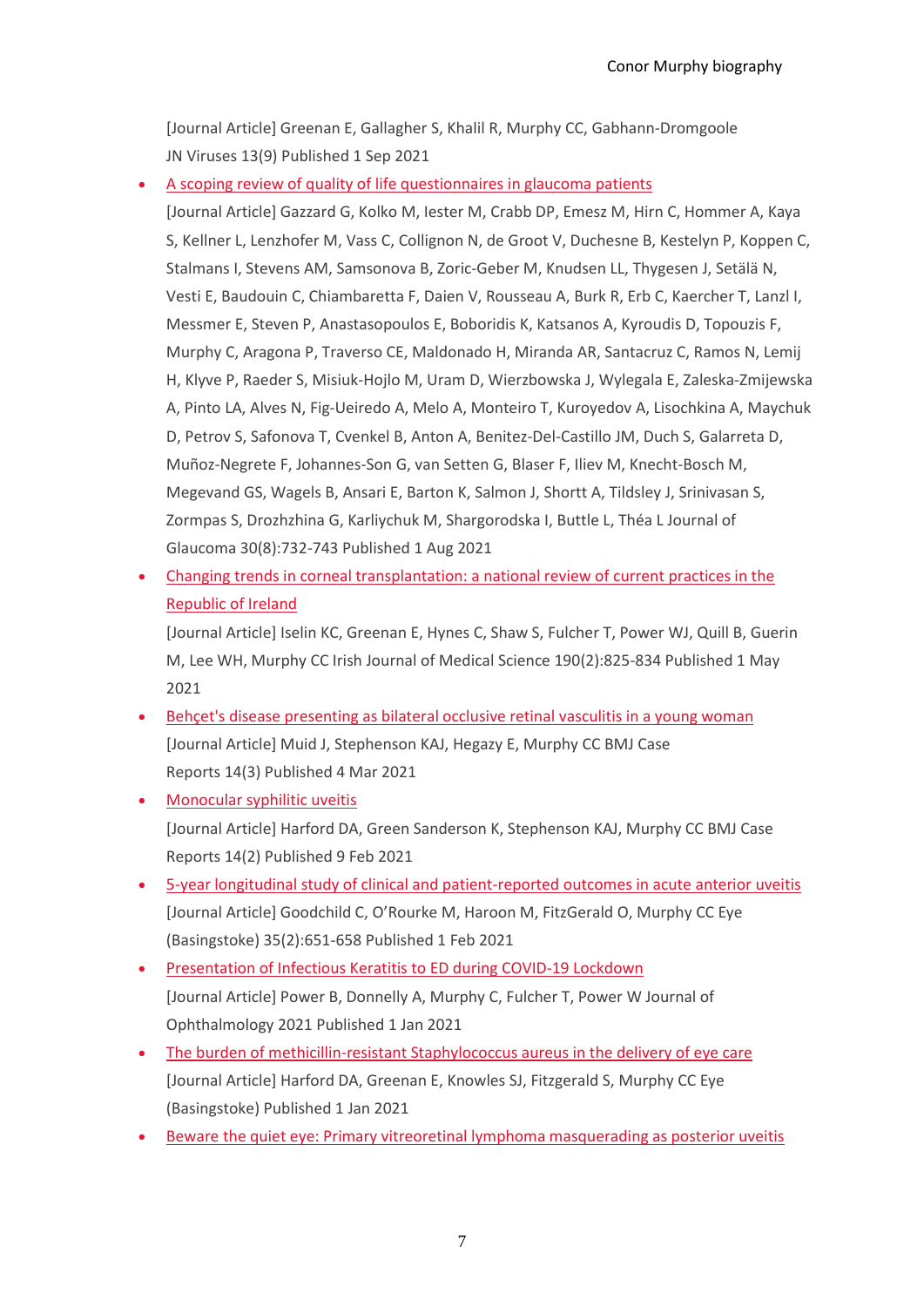[Journal Article] Almas T, Stephenson KAJ, Ehtesham M, Murphy CC BMJ Case Reports 13(12) Published 31 Dec 2020

- [Herpes simplex virus 1 targets IRF7 via ICP0 to limit type I IFN induction](http://doi.org/10.1038/s41598-020-77725-4) [Journal Article] Shahnazaryan D, Khalil R, Wynne C, Jefferies CA, Ní Gabhann-Dromgoole J, Murphy CC Scientific Reports 10(1) Published 1 Dec 2020
- [TFOS European Ambassador meeting: Unmet needs and future scientific and clinical](http://doi.org/10.1016/j.jtos.2020.05.006)  [solutions for ocular surface diseases](http://doi.org/10.1016/j.jtos.2020.05.006)

[Journal Article] Erickson S, Sullivan AG, Barabino S, Begovic E, Benitez-del-Castillo JM, Bonini S, Borges JS, Brzheskiy V, Bulat N, Cerim A, Craig JP, Cușnir V, Cușnir V, Doan S, Dülger E, Farrant S, Geerling G, Goldblum D, Golubev S, Gomes JAP, González-Méijome JM, Grupcheva CN, Gündüz ÖU, Horwath-Winter J, Källmark F, Karanadze N, Karcic HH, Karcic S, Kontadakis G, Messmer EM, Mrugacz M, Murphy C, O'Leary OE, Procopciuc V, Pult H, Raus P, Şahin A, Setälä N, Stanila A, Stanila DM, Utheim TP, Vehof J, Versura P, Villani E, Willcox MDP, Wolffsohn JS, Zagórski Z, Zoega GM, Sullivan DA Ocular Surface 18(4):936-962 Published 1 Oct 2020

• [PRDX3 is associated with metastasis and poor survival in uveal melanoma](http://doi.org/10.1136/jclinpath-2019-206173)

[Journal Article] Ramasamy P, Larkin AM, Linge A, Tiernan D, McAree F, Horgan N, Moriarty P, Beatty S, Murphy CC, Clynes M, Kennedy S, Meleady P Journal of Clinical Pathology 73(7):408-412 Published 1 Jul 2020

- [miR-744-5p contributes to ocular inflammation in patients with primary Sjogrens Syndrome](http://doi.org/10.1038/s41598-020-64422-5) [Journal Article] Pilson Q, Smith S, Jefferies CA, Gabhann-Dromgoole JN, Murphy C Published 4 May 2020
- [Reply](http://doi.org/10.1097/ICO.0000000000002188)

[Journal Article] McSwiney T, Power B, Murphy CC, Brosnahan D, Power W Cornea 39(2):e5 Published 1 Feb 2020

- [Vision-related and health-related quality of life in patients with giant cell arteritis.](http://doi.org/10.1177/1120672120901693) [Journal Article] Mhéalóid AN, Conway R, O'Neill L, Clyne B, Molloy E, Murphy C Published 20 Jan 2020
- [Refractory recurrent ocular graft versus host disease](http://doi.org/10.1136/bcr-2019-232579) [Journal Article] Greenan E, Vandenberghe E, Murphy CC BMJ Case Reports 12(12) Published 15 Dec 2019
- [Clinical and microbiological characteristics of Moraxella keratitis](http://doi.org/10.1136/bjophthalmol-2018-313557) [Journal Article] Mcswiney TJ, Knowles SJ, Murphy CC British Journal of Ophthalmology 103(12):1704-1709 Published 1 Dec 2019
- [High-risk Corneal Transplantation: Recent Developments and Future Possibilities](http://doi.org/10.1097/TP.0000000000002938) [Journal Article] Armitage WJ, Goodchild C, Griffin MD, Gunn DJ, Hjortdal J, Lohan P, Murphy CC, Pleyer U, Ritter T, Tole DM, Vabres B Transplantation 103(12):2468-2478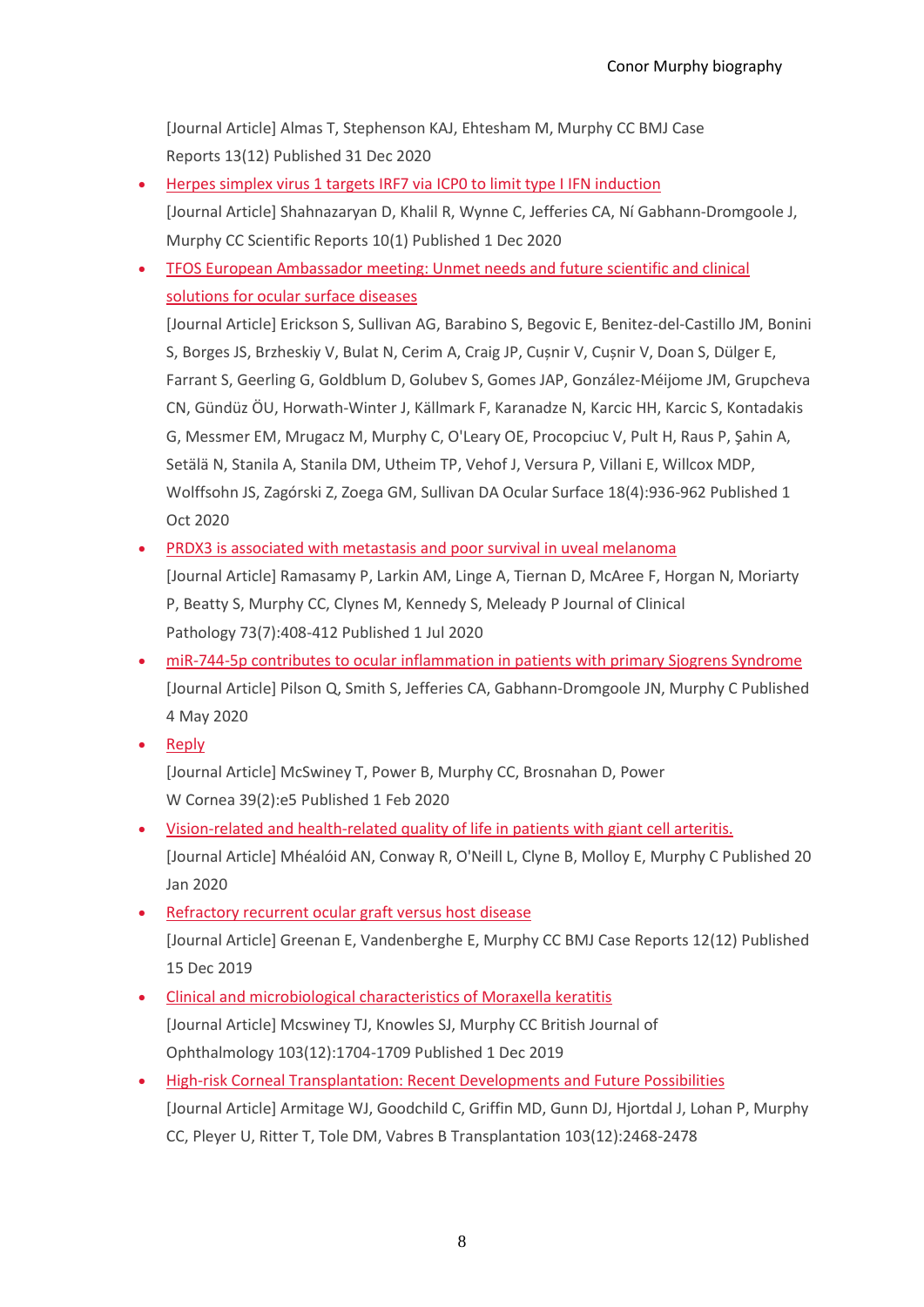- Systemic IL-[1β production as a consequence of corneal HSV](http://doi.org/10.18240/ijo.2019.09.19)-1 infection-contribution to the [development of herpes simplex keratitis](http://doi.org/10.18240/ijo.2019.09.19) [Journal Article] Gabhann-Dromgoole JN, De Chaumont C, Shahnazaryan D, Smith S, Malone C, Hassan J, De Gascun CF, Jefferies CA, Murphy C Published 18 Sep 2019
- Safety and Efficacy of [Supratarsal Triamcinolone for Treatment of Vernal Keratoconjunctivitis](http://doi.org/10.1097/ICO.0000000000001963)  [in Ireland](http://doi.org/10.1097/ICO.0000000000001963)

[Journal Article] McSwiney TJ, Power B, Murphy CC, Brosnahan D, Power W Cornea 38(8):955-958 Published 1 Aug 2019

- [Corneal melt secondary to eosinophilic granulomatosis with polyangiitis](http://doi.org/10.1136/bcr-2019-229859) [Journal Article] Fennelly E, Greenan E, Murphy CC BMJ Case Reports 12(6) Published 1 Jun 2019
- Performance characteristics and predictors of temporal artery ultrasound for the diagnosis of giant cell arteritis in routine clinical practice in a prospective cohort [Journal Article] Conway R, O'Neill L, McCarthy GM, Murphy CC, Veale DJ, Fearon U, Killeen RP, Heffernan EJ, Molloy ES Clinical and experimental rheumatology 37(2):72-78 Published 1 Mar 2019
- [Novel gene targets for miRNA146a and miRNA155 in anterior uveitis](http://doi.org/10.1136/bjophthalmol-2018-312885) [Journal Article] O'Rourke M, Trenkmann M, Connolly M, Fearon U, Murphy CC British Journal of Ophthalmology 103(2):279-285 Published 1 Feb 2019
- [Ustekinumab for refractory giant cell arteritis: A prospective 52-week trial](http://doi.org/10.1016/j.semarthrit.2018.04.004) [Journal Article] Conway R, O'Neill L, Gallagher P, McCarthy GM, Murphy CC, Veale DJ, Fearon U, Molloy ES Seminars in Arthritis and Rheumatism 48(3):523-528 Published 1 Dec 2018
- [IL-16/miR-125a axis controls neutrophil recruitment in pristane-induced lung inflammation](http://doi.org/10.1172/jci.insight.120798) [Journal Article] Smith S, Wu PW, Seo JJ, Fernando T, Jin M, Contreras J, Montano EN, Gabhann JN, Cunningham K, Widaa A, McCarthy EM, Molloy ES, Kearns G, Murphy CC, Kong W, Björkbacka H, Kornfeld H, Forbess L, Venuturupalli S, Ishimori M, Wallace D, Weisman MH, Jefferies CA Journal of Clinical Investigation 3(15) Published 9 Aug 2018
- [The pathogenic role of dendritic cells in non-infectious anterior uveitis](http://doi.org/10.1016/j.exer.2018.05.008) [Journal Article] O'Rourke M, Fearon U, Sweeney CM, Basdeo SA, Fletcher JM, Murphy CC, Canavan M Experimental Eye Research 173:121-128 Published 1 Aug 2018
- [Guidance on Noncorticosteroid Systemic Immunomodulatory Therapy in Noninfectious](http://doi.org/10.1016/j.ophtha.2017.11.017)  [Uveitis: Fundamentals Of Care for UveitiS \(FOCUS\) Initiative](http://doi.org/10.1016/j.ophtha.2017.11.017) [Journal Article] Dick AD, Rosenbaum JT, Al-Dhibi HA, Belfort R, Brézin AP, Chee SP, Davis JL, Ramanan AV, Sonoda KH, Carreño E, Nascimento H, Salah S, Salek S, Siak J, Steeples L, Accorinti M, Acharya N, Adan A, Agrawal R, Akkoc N, Al Ghamdi S, Al Ghamdi T, Al Saati A, Alsabaani N, Al-Shamarani M, Bachta A, Barisani-Asenbauer T, Beare N, Porto FBO, Blanco R, Yee ACS, Chandran V, Chiquet C, Chng HH, Cimbalas A, Cimino L, Cordero-Coma M, Cristobal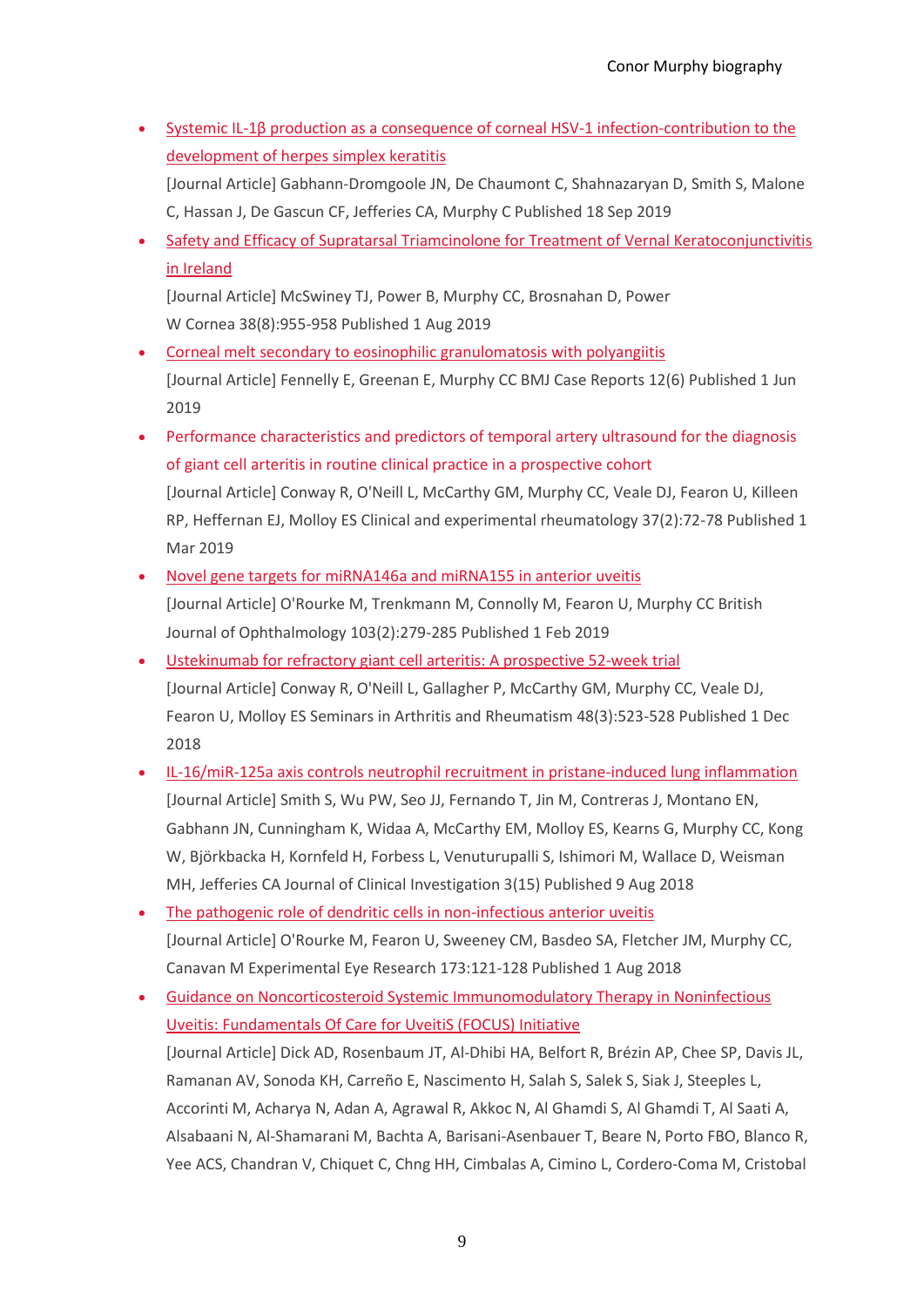C, Cuevas M, Eurico da Fonseca J, de Boer J, de la Torre A, De Schryver I, Derzko-Dzulynsky L, Diaz-Valle D, Merino CED, Facsko A, Figueira L, Fonollosa A, Fortin E, Gale R, Galeazzi M, Garcia S, Garcia Ruiz de Morales JM, Gašperšič N, Goldstein D, Guedes M, Guex-Crosier Y, Gul A, Hamam R, Haroon M, Hasegawa K, Heiligenhaus A, Hooper C, Hwang YS, Hwang DK, Juanola X, Kaburaki T, Kadayifcilar S, Kempen J, Kezuka T, Kherani A, Kirsimäe M, Kotaniemi K, Kraut A, Kubicka-Trząska A, Kuffova L, Lightman S, Lim L, Lim WK, McCluskey P, McGuire M, Mirabelli P, Miserocchi E, Misiuk-Hojło M, Muccioli C, Muñoz S, Murphy C, Murray P, Nagy Z, Namba K, Neri P, Nguyen Q, O'Gradaigh D, Omair M, Otsa K, Ozyazgan Y, Pablo F, Paroli MP, Pleyer U Ophthalmology 125(5):757-773 Published 1 May 2018

- [Outcomes of penetrating keratoplasty in congenital hereditary endothelial dystrophy](http://doi.org/10.1136/bjophthalmol-2016-309565) [Journal Article] Alarrayedh H, Collum L, Murphy CC British Journal of Ophthalmology 102(1):19-25
- [Alcohol delamination of the corneal epithelium for recurrent corneal erosion syndrome](http://doi.org/10.18240/ijo.2018.07.09) [Journal Article] Ní Mhéalóid Á, Lukasik T, Power W, Murphy CC International Journal of Ophthalmology 11(7):1129-1131 Published 1 Jan 2018
- Interleukin 12 and interleukin 23 play key pathogenic roles in inflammatory and proliferative [pathways in giant cell arteritis](http://doi.org/10.1136/annrheumdis-2018-213488)

[Journal Article] Conway R, O'Neill L, McCarthy GM, Murphy CC, Fabre A, Kennedy S, Veale DJ, Wade SM, Fearon U, Molloy ES Annals of the Rheumatic Diseases 77(12):1815- 1824 Published 1 Jan 2018

• [Interface fungal keratitis after Descemet stripping automated endothelial keratoplasty: A](http://doi.org/10.1097/ICO.0000000000001636)  [review of the literature with a focus on outcomes](http://doi.org/10.1097/ICO.0000000000001636) [Journal Article] McElnea E, Power B, Murphy C Cornea 37(9):1204-1211 Published 1 Jan

2018

- [Fungal keratitis in the Republic of Ireland](http://doi.org/10.1038/eye.2017.82) [Journal Article] Farrell S, McElnea E, Moran S, Knowles S, Murphy CC Eye (Basingstoke) 31(10):1427-1434 Published 1 Oct 2017
- The effect of anterior uveitis and previously undiagnosed spondyloarthritis: Results from the [DUET cohort](http://doi.org/10.3899/jrheum.170115)

[Journal Article] O'Rourke M, Haroon M, Alfarasy S, Ramasamy P, FitzGerald O, Murphy CC Journal of Rheumatology 44(9):1347-1354 Published 1 Sep 2017

- [Cold Plasma Technology and Reducing Surface Bacterial Counts: A Pilot Study](http://doi.org/10.1017/ice.2016.318) [Journal Article] Claro T, Fay R, Murphy C, O'Connor N, Daniels S, Humphreys H Infection Control and Hospital Epidemiology 38(4):494-496 Published 1 Apr 2017
- [Homozygous SLC4A11 mutation in a large Irish CHED2 pedigree](http://doi.org/10.3109/13816810.2016.1151901) [Journal Article] Hand CK, McGuire M, Parfrey NA, Murphy CC Ophthalmic Genetics 38(2):148-151 Published 4 Mar 2017
- [Ustekinumab for the treatment of refractory giant cell arteritis](http://doi.org/10.1136/annrheumdis-2016-209351)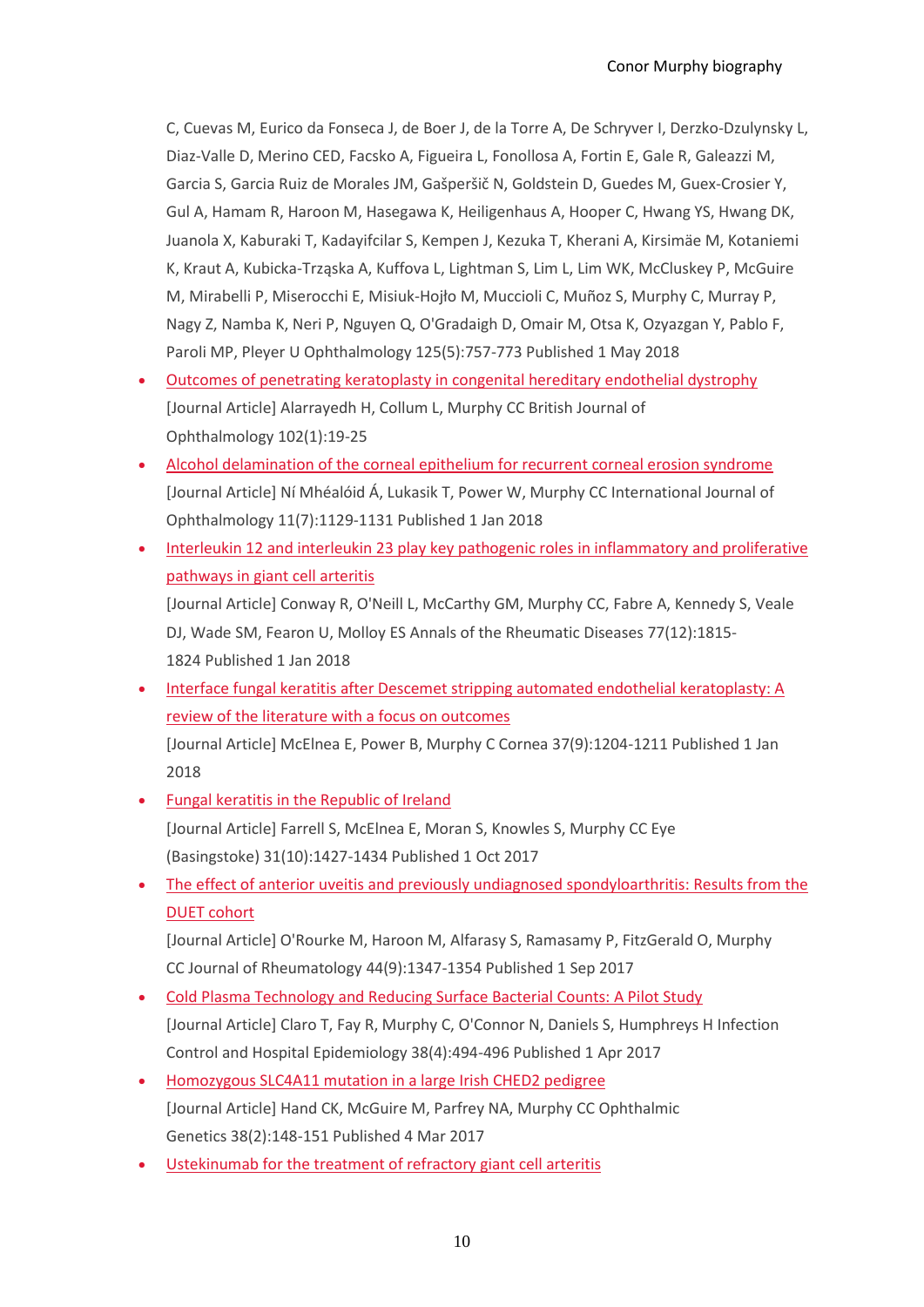[Journal Article] Conway R, O'Neill L, O'Flynn E, Gallagher P, McCarthy GM, Murphy CC, Veale DJ, Fearon U, Molloy ES Annals of the Rheumatic Diseases 75(8):1578-1579 Published 1 Aug 2016

- [Corneal inlay implantation complicated by infectious keratitis](http://doi.org/10.1136/bjophthalmol-2015-306641) [Journal Article] Duignan ES, Farrell S, Treacy MP, Fulcher T, O'Brien P, Power W, Murphy CC British Journal of Ophthalmology 100(2):269-273 Published 1 Feb 2016
- Histopathology of rheumatoid associated keratolysis [Journal Article] O'Rourke M, Fitzgerald O, Murphy C Int J Ophthal Pathol 2015 In Press
- A pharmacokinetic review of antibiotics used in the treatment and prophylaxis of endophthalmitis.

[Journal Article] Quill B, Murphy CC Book chapeter in: Endophthalmitis. Published 1 Dec 2015

- Anterior Uveitis in Spondyloarthropathy: The ophthalmologist's role in earlier recognition [Journal Article] O'Rourke M, Haroon M, Murphy CC, FitzGerald O Book chapter in Ankylosing spondylitis; symptoms; treatment and complications. Nova Publishers. 2013; ISBN: 978-1- 62618-362-9 Published 1 Dec 2015
- [A novel evidence-based detection of undiagnosed spondyloarthritis in patients presenting](http://doi.org/10.1136/annrheumdis-2014-205358)  [with acute anterior uveitis: The DUET \(Dublin Uveitis Evaluation Tool\)](http://doi.org/10.1136/annrheumdis-2014-205358) [Journal Article] Haroon M, O'Rourke M, Ramasamy P, Murphy CC, FitzGerald O Annals of the Rheumatic Diseases 74(11):1990-1995 Published 1 Nov 2015
- Regulation of inflammation and angiogenesis in giant cell arteritis by acute-phase serum [amyloid A](http://doi.org/10.1002/art.39217)

[Journal Article] O'Neill L, Rooney P, Molloy D, Connolly M, McCormick J, McCarthy G, Veale DJ, Murphy CC, Fearon U, Molloy E Arthritis and Rheumatology 67(9):2447-2456 Published 1 Sep 2015

- [Isolated ocular lichen planus in a child](http://doi.org/10.1016/j.jaapos.2015.03.019) [Journal Article] Igras E, Kennedy S, Macdermott EJ, Murphy CC Journal of AAPOS 19(4):381- 383 Published 1 Aug 2015
- [Impact of intracameral cefuroxime on the incidence of postoperative endophthalmitis](http://doi.org/10.1007/s11845-014-1127-y)  [following cataract surgery in Ireland](http://doi.org/10.1007/s11845-014-1127-y) [Journal Article] Rahman N, Murphy CC Irish Journal of Medical Science 184(2):395- 398 Published 1 Jun 2015
- [Use of multiple immunosuppressive agents in recalcitrant ACANTHAMOEBA scleritis](http://doi.org/10.1136/bcr-2014-208536) [Journal Article] Igras E, Murphy C BMJ Case Reports 2015 Published 15 Apr 2015
- [Isolation of microRNA from conjunctival impression cytology](http://doi.org/10.1016/j.exer.2015.01.009) [Journal Article] Pilson Q, Jefferies CA, Gabhann JN, Murphy CC Experimental Eye Research 132:109-114 Published 1 Mar 2015
- A pharmacokinetic review of antibiotics used in the treatment and prophylaxis of endophthalmitis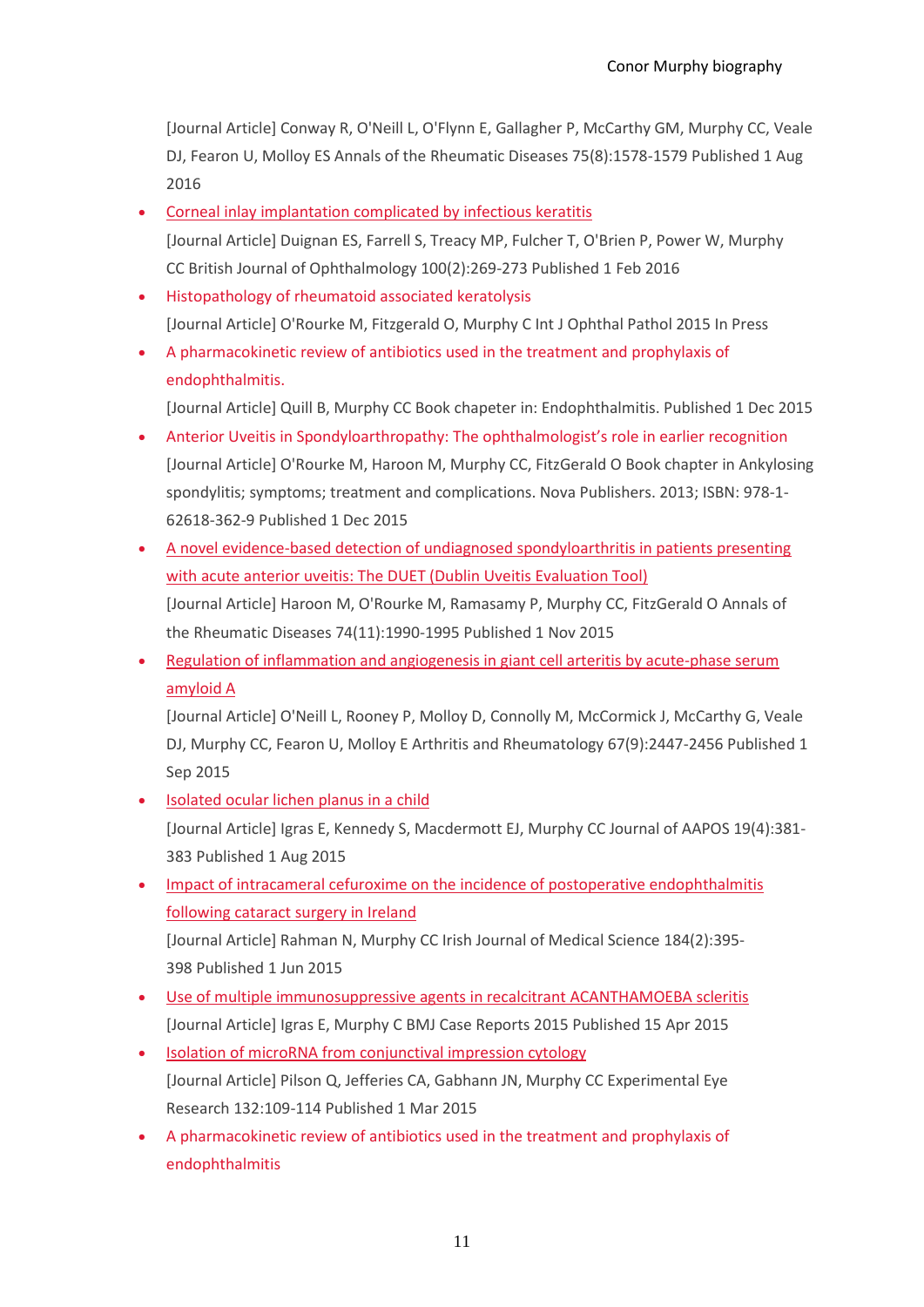[Chapter] Quill B, Murphy C Endophthalmitis Pg. 85-100 Published 1 Jan 2015

- [Comparative transcriptomic analysis of cultivated limbal epithelium and donor corneal tissue](http://doi.org/10.1167/iovs.14-14664)  [reveals altered wound healing gene expression.](http://doi.org/10.1167/iovs.14-14664) [Journal Article] Gallagher C, Clarke C, Aherne ST, Katikireddy KR, Doolan P, Lynch V, Shaw S, Bobart-Hone A, Murphy C, Clynes M, Power W, O'Sullivan F Investigative ophthalmology &
- visual science 55(9):5795-5805 Published 1 Jan 2014
- [Proteomics in uveal melanoma](http://doi.org/10.1016/j.exer.2013.09.005) [Journal Article] Ramasamy P, Murphy CC, Clynes M, Horgan N, Moriarty P, Tiernan D, Beatty S, Kennedy S, Meleady P Experimental Eye Research 118:1-12 Published 1 Jan 2014
- ["Tarantula Keratitis" a case report](http://doi.org/10.1007/s11845-012-0885-7) [Journal Article] McAnena L, Murphy C, O'Connor J Irish Journal of Medical Science 182(3):349-350 Published 1 Sep 2013
- Anterior uveitis in spondyloarthropathy: The ophthalmologist's role in earlier recognition [Chapter] O'Rourke M, Haroon M, Murphy CC, FitzGerald O Ankylosing Spondylitis: Symptoms, Treatment and Potential Complications Pg. 53-66 Published 1 Jun 2013
- [Rheumatoid arthritis-associated corneal ulceration: Mortality and graft survival](http://doi.org/10.1016/j.ophtha.2012.09.050) [Journal Article] Stylianides A, Jones MNA, Stewart RMK, Murphy CC, Goodson NJ, Kaye SB Ophthalmology 120(4):682-686 Published 1 Apr 2013
- [A method for the prescription of inexpensive spectacles by non-specialist healthcare](http://doi.org/10.1038/eye.2012.286)  [workers: S-Glasses](http://doi.org/10.1038/eye.2012.286)

[Journal Article] Treacy MP, Treacy MG, Dimitrov BD, Seager FE, Stamp MA, Murphy CC Eye (Basingstoke) 27(4):474-479 Published 1 Jan 2013

- [Clinical image: keratitis in reactive arthritis.](http://doi.org/10.1002/art.30397) [Journal Article] Collins NE, Fitzgerald O, Murphy CC Arthritis and rheumatism 63(8):2522 Published 1 Aug 2011
- [Minimum inhibitory concentrations of standard and novel antimicrobials for isolates from](http://doi.org/10.1167/iovs.09-4638)  [bacterial keratitis](http://doi.org/10.1167/iovs.09-4638)

[Journal Article] Sueke H, Kaye S, Neal T, Murphy C, Hall A, Whittaker D, Tuft S, Parry C Investigative Ophthalmology and Visual Science 51(5):2519-2524 Published 1 May 2010

- [Update on immunosuppressive therapy for corneal transplantation](http://doi.org/10.1097/IIO.0b013e3181e219a8) [Journal Article] O'Doherty M, Murphy CC International Ophthalmology Clinics 50(3):113- 122 Published 1 Jan 2010
- [Retinal Microglia and Uveal Tract Dendritic Cells](http://doi.org/10.1167/iovs.07-0953) and Macrophages Are Not CX3CR1 [Dependent in Their Recruitment and Distribution in the Young Mouse Eye](http://doi.org/10.1167/iovs.07-0953) [Journal Article] Kezic J, Xu H, Chinnery HR, Murphy CC, McMenamin PG Investigative Ophthalmology and Visual Science 49(4):1599-1608 Published 1 Apr 2008
- [Late-onset pediatric glaucoma associated with cutis marmorata telangiectatica congenita](http://doi.org/10.1016/j.jaapos.2007.03.015)  [managed with Molteno implant surgery: Case report and review of the literature](http://doi.org/10.1016/j.jaapos.2007.03.015)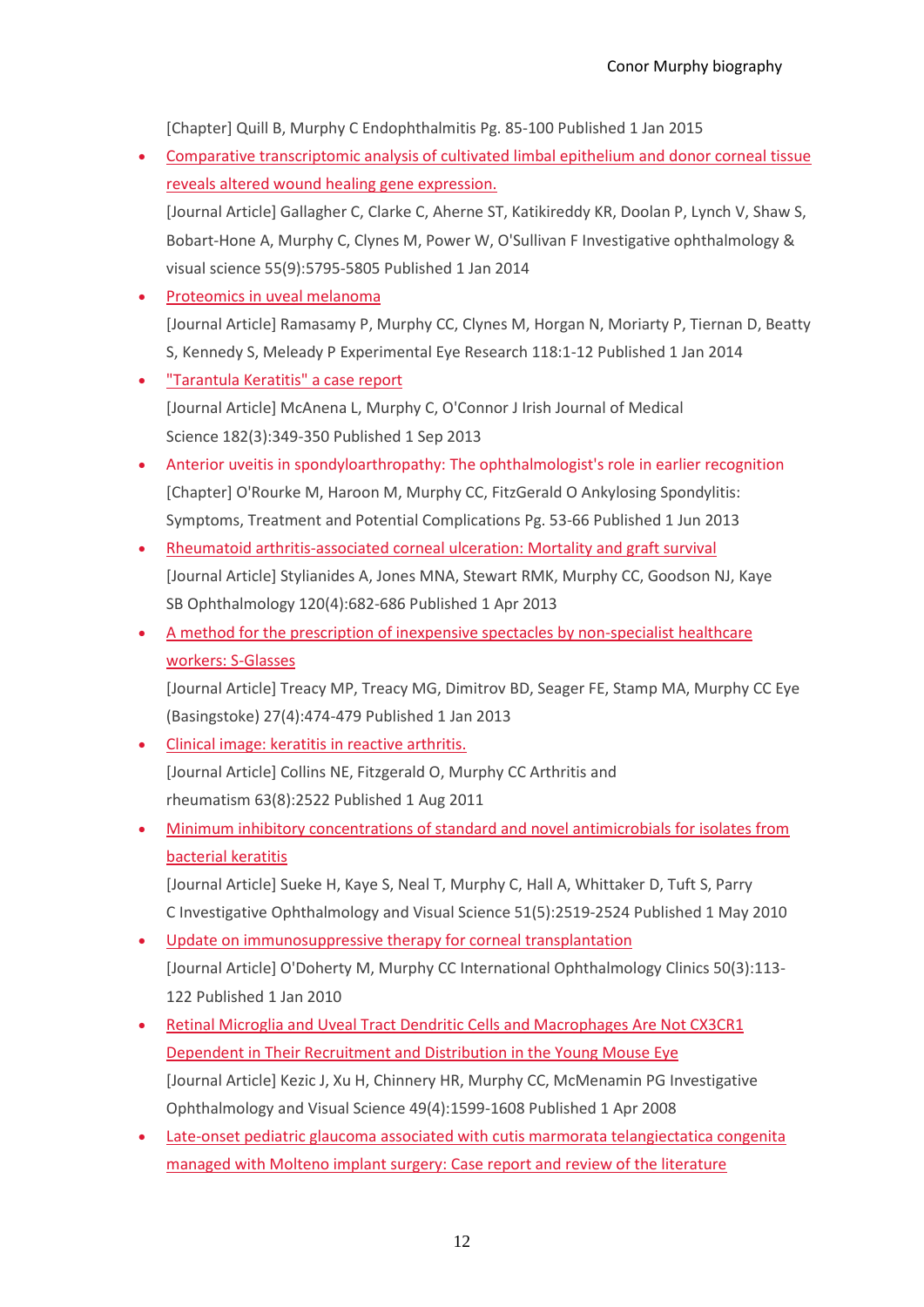[Journal Article] Murphy CC, Khong CH, Ward WJ, Morgan WH Journal of AAPOS 11(5):519- 521 Published 1 Oct 2007

- Pharmacokinetics of vancomycin following intracameral bolus injection in patients [undergoing phacoemulsification cataract surgery](http://doi.org/10.1136/bjo.2006.112060) [Journal Article] Murphy CC, Nicholson S, Quah SA, Batterbury M, Neal T, Kaye SB British Journal of Ophthalmology 91(10):1350-1353 Published 1 Oct 2007
- [Validity of using vision-related quality of life as a treatment end point in intermediate and](http://doi.org/10.1136/bjo.2006.105528)  [posterior uveitis](http://doi.org/10.1136/bjo.2006.105528)

[Journal Article] Murphy CC, Greiner K, Plskova J, Frost NA, Forrester JV, Dick AD British Journal of Ophthalmology 91(2):154-156 Published 1 Feb 2007

- [Terrien marginal degeneration presenting with spontaneous corneal perforation](http://doi.org/10.1097/01.ico.0000226367.41925.ab) [Journal Article] Srinivasan S, Murphy CC, Fisher AC, Freeman LB, Kaye SB Cornea 25(8):977- 980 Published 1 Nov 2006
- [Quality of life and visual function in patients with intermediate uveitis](http://doi.org/10.1136/bjo.2005.067421) [Journal Article] Murphy CC, Hughes EH, Frost NA, Dick A British Journal of Ophthalmology 89(9):1161-1165 Published 1 Sep 2005
- [Cyclosporine vs tacrolimus therapy for posterior and intermediate uveitis](http://doi.org/10.1001/archopht.123.5.634) [Journal Article] Murphy CC, Greiner K, Plskova J, Duncan L, Frost NA, Forrester JV, Dick AD Archives of Ophthalmology 123(5):634-641 Published 1 May 2005
- [Minocycline delays photoreceptor death in the rds](http://doi.org/10.1016/j.exer.2004.02.002) mouse through a microglia-independent [mechanism](http://doi.org/10.1016/j.exer.2004.02.002)

[Journal Article] Hughes EH, Schlichtenbrede FC, Murphy CC, Broderick C, Van Rooijen N, Ali RR, Dick AD Experimental Eye Research 78(6):1077-1084 Published 1 Jun 2004

• Neutralizing tumor necrosis factor activity leads to remission in patients with refractory [noninfectious posterior uveitis](http://doi.org/10.1001/archopht.122.6.845)

[Journal Article] Murphy CC, Greiner K, Plskova J, Duncan L, Frost A, Isaacs JD, Rebello P, Waldmann H, Hale G, Forrester JV, Dick AD Archives of Ophthalmology 122(6):845- 851 Published 1 Jun 2004

- Systemic CD4<sup>±</sup> [T cell phenotype and activation status in intermediate uveitis](http://doi.org/10.1136/bjo.2003.028506) [Journal Article] Murphy CC, Duncan L, Forrester JV, Dick AD British Journal of Ophthalmology 88(3):412-416 Published 1 Mar 2004
- [Tumor necrosis factor α blockade with infliximab for refractory](http://doi.org/10.1016/S0161-6420(03)00721-8) uveitis and scleritis [Journal Article] Murphy CC, Ayliffe WH, Booth A, Makanjuola D, Andrews PA, Jayne D Ophthalmology 111(2):352-356 Published 1 Jan 2004
- Casebook: Sudden painless loss of vision [Conference] Hughes EH, Murphy CC Pg. 24-32
- Anti-[TNFα Therapy Modulates the Phenotype of Peripheral Blood CD4](http://doi.org/10.1167/iovs.03-0659)<sup>±</sup> T Cells in Patients [with Posterior Segment Intraocular Inflammation](http://doi.org/10.1167/iovs.03-0659)